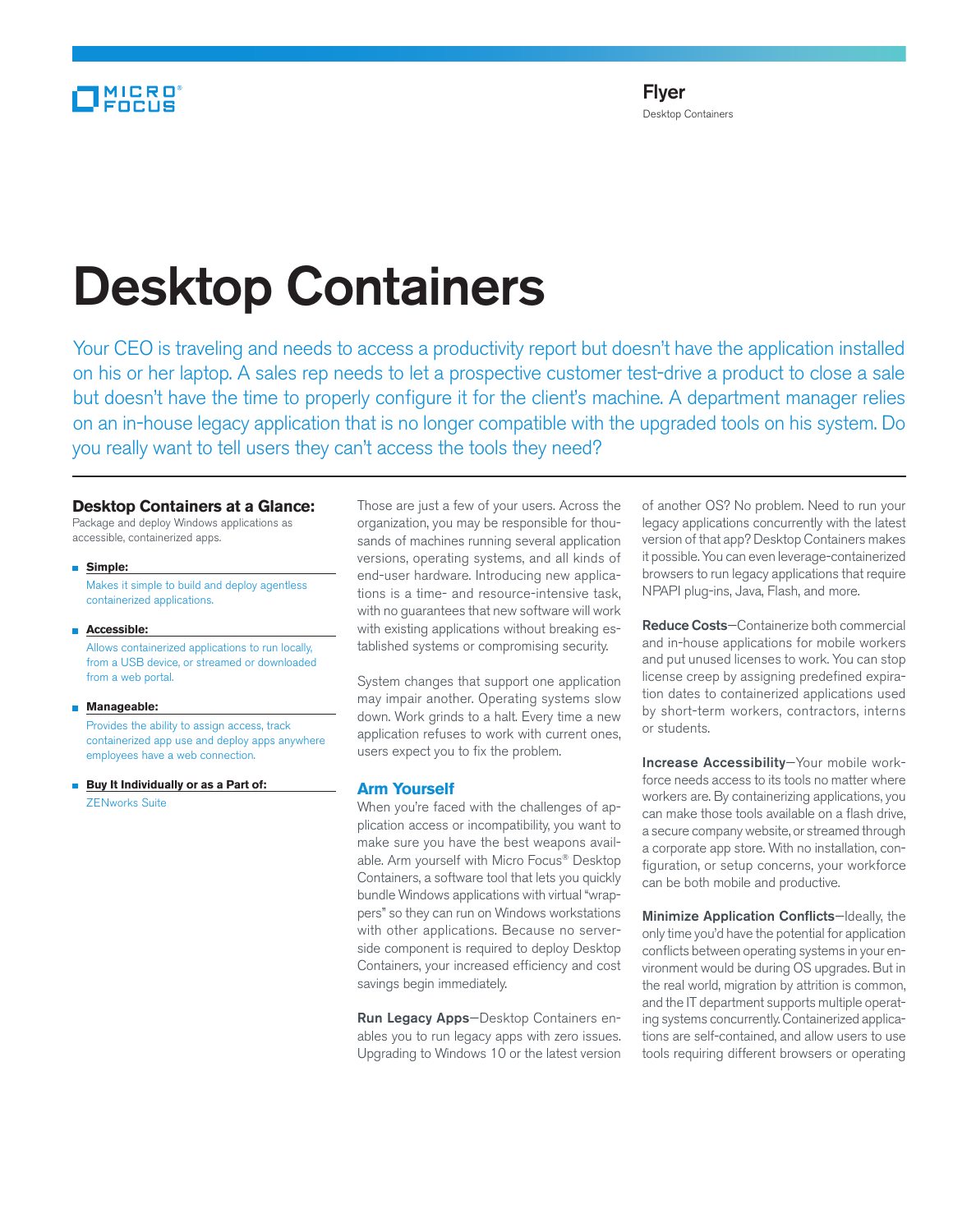systems side-by-side. Users experience minimal downtime, and work continues virtually uninterrupted through upgrades and beyond.

### Streamline Application Deployment and

Testing—Because Desktop Containers decouples containerized applications from the operating system, IT staff can rapidly test new applications against a clean operating system rather than repeatedly perform the cumbersome task of testing against a combination of existing applications and customizations. You can slash the costs of testing applications and supporting them after deployment by using containerized applications. Plus, testing beta versions of new applications won't impact the installed version.

Enhance Productivity—With a single click, Desktop Containers-containerized applications can run directly off a flash drive, website, or file share, with no installation or configuration necessary, saving time for users and reducing IT staff involvement. Application streaming delivers applications 5–20 times faster than traditional downloading, using predictive intelligence to deliver the tools users need.

Improve Security—With Desktop Containers, you can maintain enterprise security by restricting administrative rights on individual machines while still allowing users access to the applications they need. This helps you ensure your applications are only being used on the machines you want. Administrators can also securely place containerized apps in Windows desktop containers. Users can access the containers on their desktops or through the self-service portal. Users get access to the applications, files, and data they need, while everything is

secured through authentication and encryption of the container.

Integrate into Micro Focus ZENworks®—As an additional layer of cost saving and license compliance, you can configure containerized applications with Desktop Containers to check for a ZENworks agent before running on a given machine.

**Browser redirector** automatically launches containerized apps when users visit a specific link in their browser. Coupled with IP blocking, this feature provides a great solution for legacy web applications that require old browsers, NPAPI plug-ins, and Java.

## **Turbo for Desktop Containers Add-On**

To reduce the cost and effort of building the containers yourself, you can take advantage of Turbo for Desktop Containers. This add-on features the Turbo.net hub subscription service with thousands of prebuilt containerized apps from Adobe, Google, Firefox, and other popular software vendors. Additionally, Turbo contains some highly requested features that improve app security and enable the use of legacy web apps.

- **IP blocking** provides a safer, more controlled operating environment by isolating specific network resources that an application can access.
- Per app Proxy support means you can force all of the applications' network traffic through a proxy server on your network, further enhancing the network security of the application.
- **Package applications more intuitively** with the new clean container technology.

You don't need to snapshot the application on a clean machine. Just startup a clean container on your current administrative machine, and install the app as though it was being installed on a clean machine.

**n** Integrate Turbo with your DevOps environment: When you integrate TurboScript with Jenkins, you can automate the building of applications when new builds of internally or externally built apps are released. With your Turbo.net subscription, you get access to the GITHub repository that contains all of the TurboScripts used to build the hub apps so that you can use those as models for automating your own builds.

# **Coming to the Rescue**

If your organization experiences high personnel or user turnover, Desktop Containers can reduce your costs, whether you have short-term or temporary staff, contractors, or students.

Desktop Containers can also minimize application conflicts to simplify your organization's complex desktop infrastructures. If security is an issue and desktops must be locked down and secure, Desktop Containers lets you deliver tools to your users to ensure "locked down" doesn't mean "locked out."

For accommodating highly distributed environments, addressing the needs of many satellite business units, or providing resources to a traveling and remote workforce, you can use Desktop Containers to make sure your users have the tools they need, no matter where they are.

Desktop Containers—it might not be a silver bullet, but it's the next closest thing in your IT arsenal.